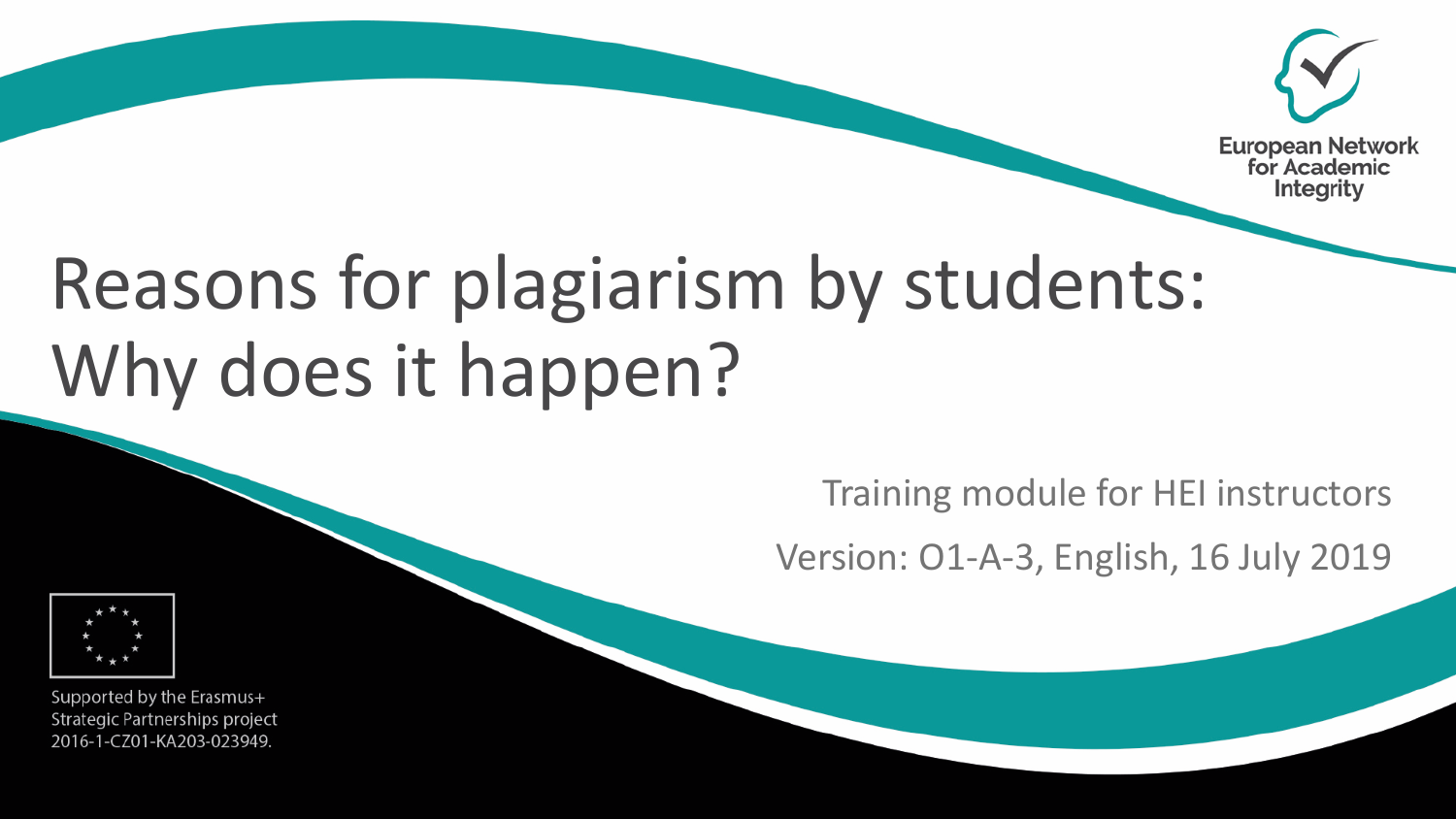# Basic information for trainers



- Target group of instructors: B.A.-beginner courses
- Summary of content: This presentation lists the reasons of plagiarism as identified by plagiarizers themselves and then presents anonymous multi-mediated writing model as a remedy to prevent plagiarism in student assignments.
- Learning objective(s): Participants will identify reasons of plagiarism and plan their writing courses by encouraging effective exchange of peer feedback to prevent plagiarism.
- Educational format(s): presentation
- Duration: 30 minutes
- Recommended number of participants: any
- To maximize the benefits, participants are expected to be experienced in teaching writing.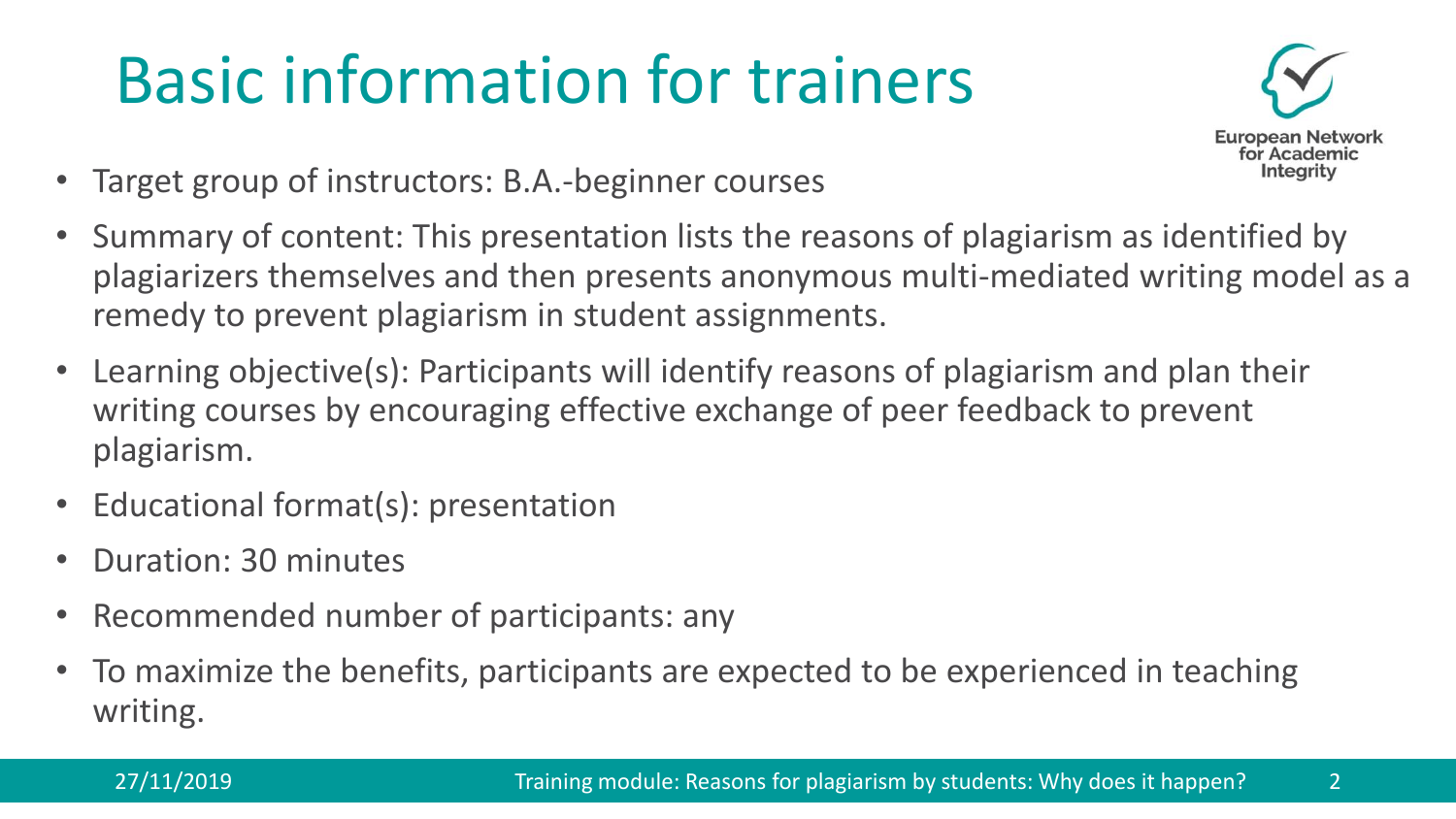# Reasons of plagiarism



- A study conducted by Razi (2015b):
	- Aimed to reveal the reasons of plagiarism
		- by interviewing plagiarizers
			- enrolled in Advanced Reading and Writing Skills Course
				- a first year course at English Language Teaching Department of a university in Turkey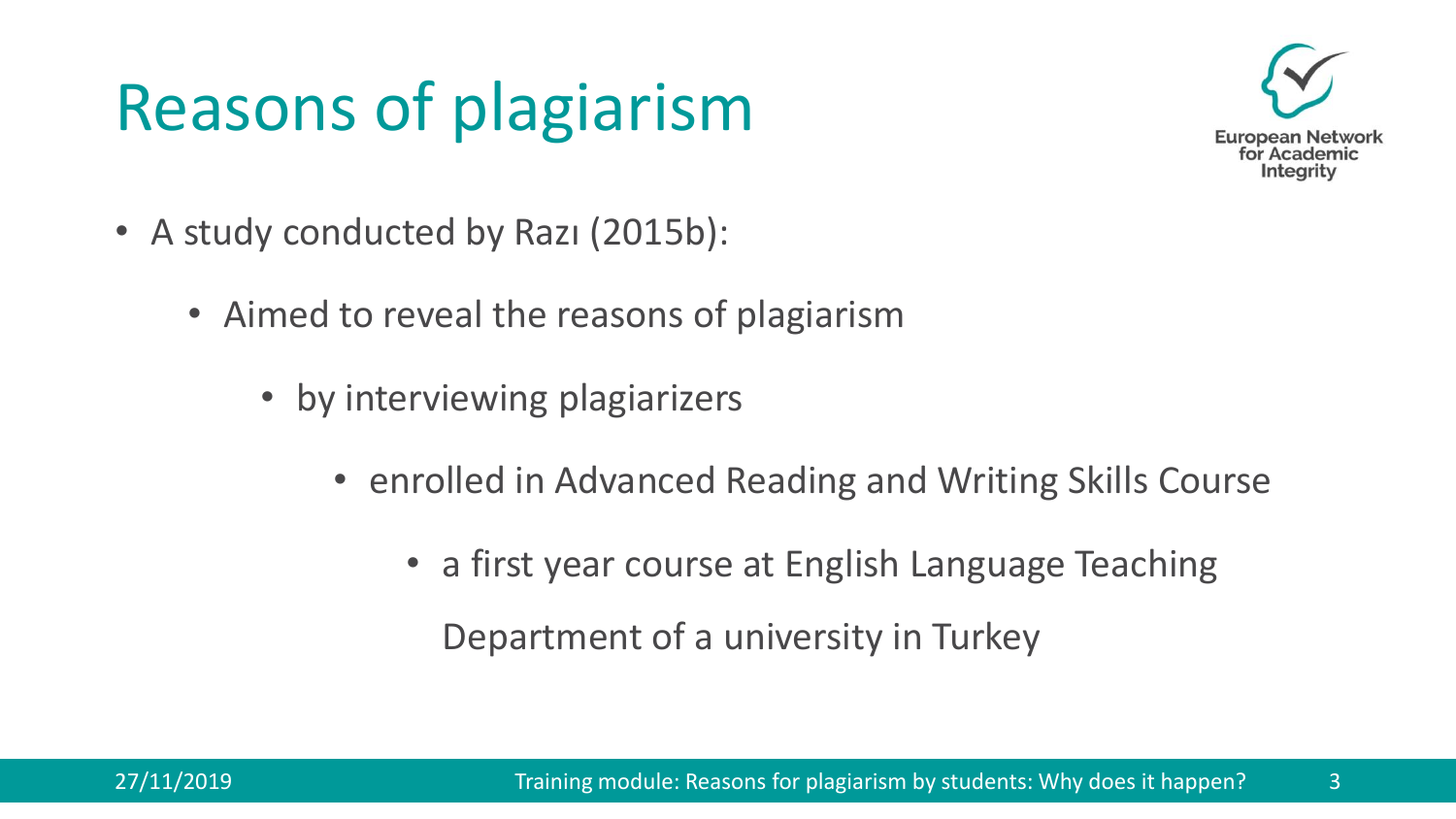# Reasons of plagiarism



- 194 students enrolled in the course
	- 28 plagiarized in their a academic writing assignments
		- 11 male plagiarizers
		- 17 female plagiarizers
- Razı (2015b) interviewed plagiarizers.
- Considering any possible gender differences, the findings are presented separately for female and male students.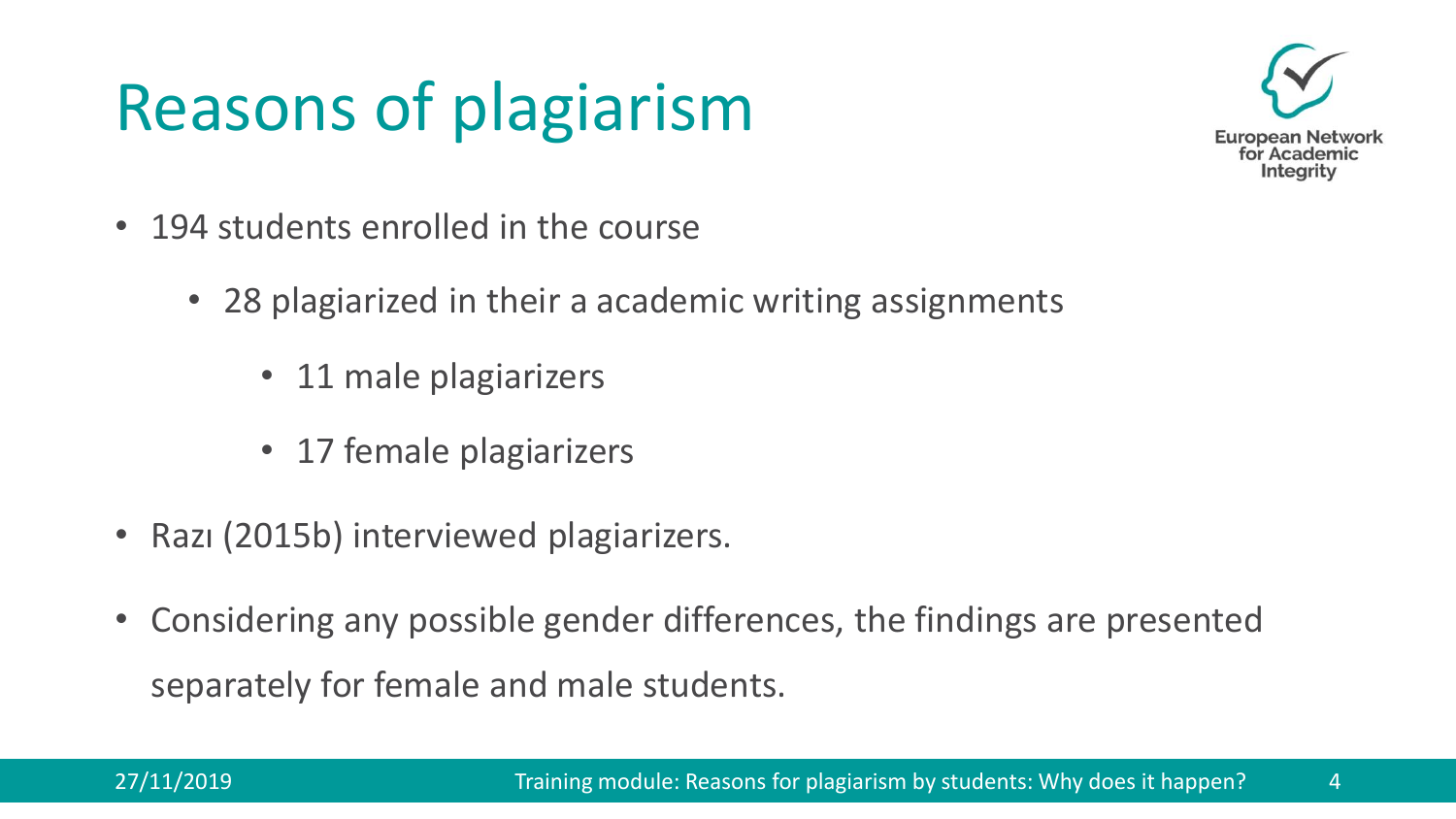# Findings: Male



- 11 plagiarism incidents
	- 3 accidental
	- 8 deliberate
- Male 10:

"One of my class mates told me that she had an assignment that she hadn't submitted on Turnitin previously. I decided to submit her assignment since there was no risk but she was mistaken since she didn't remember that she had submitted it on Turnitin last year."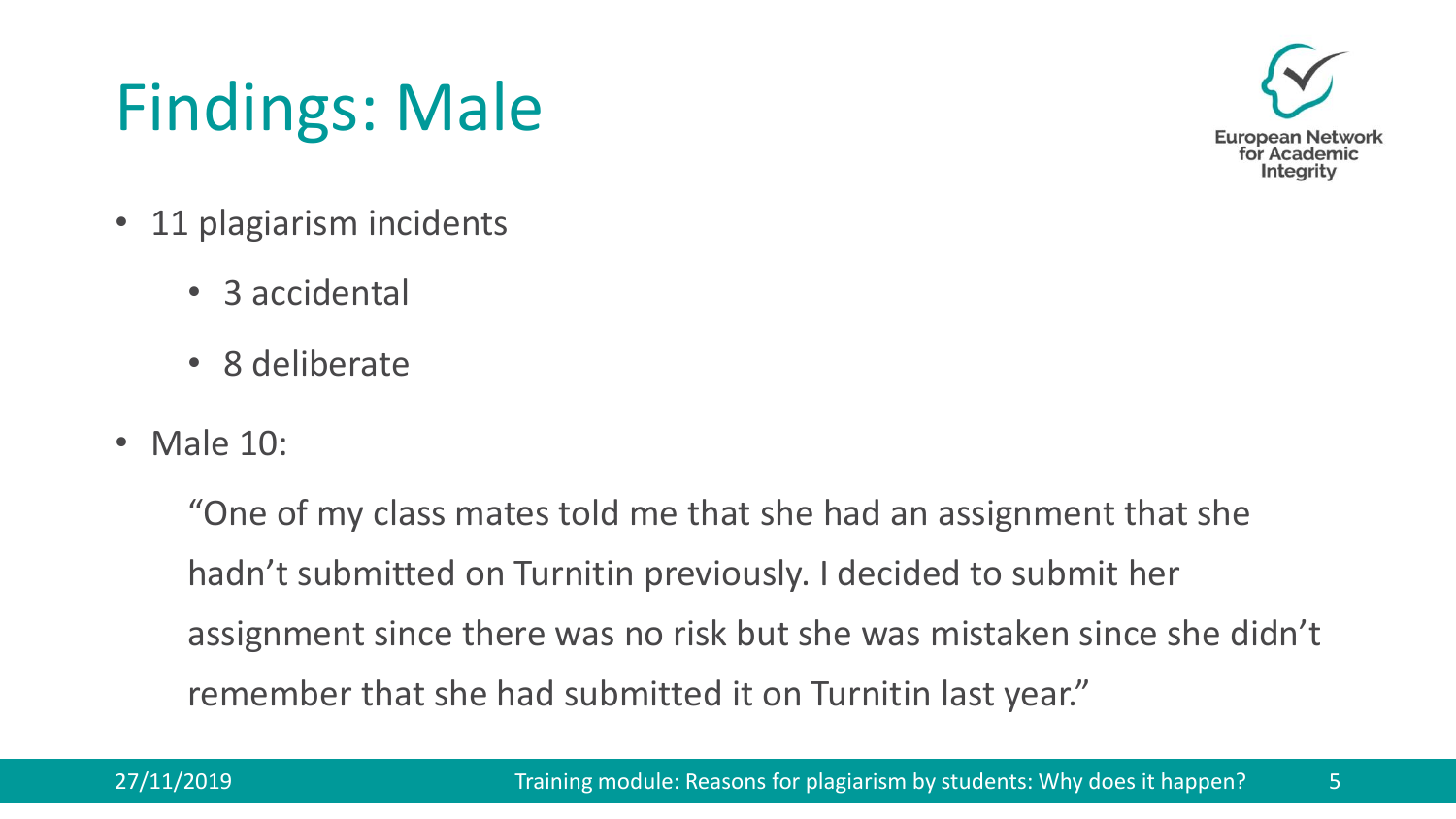## Reasons male



- M1: Did not know how to paraphrase.
- M2: Forgot to use quotation marks.
- M3: Tried to catch deadline.
- M4: Did not know how to paraphrase: Problems in restructuring.
- M5: Bored and then tried to catch deadline.
- M6: Cited like paraphrase to reduce quotation ratio.
- M7: Did not know how to paraphrase.
- M8: Did not know how to cite.
- M9: Insufficient number of sources. Cited a single source poorly.
- M10: Submitted a friend's assignment since she told him that she had not submitted it on Turnitin.
- M11: Submitted the same assignment for two courses.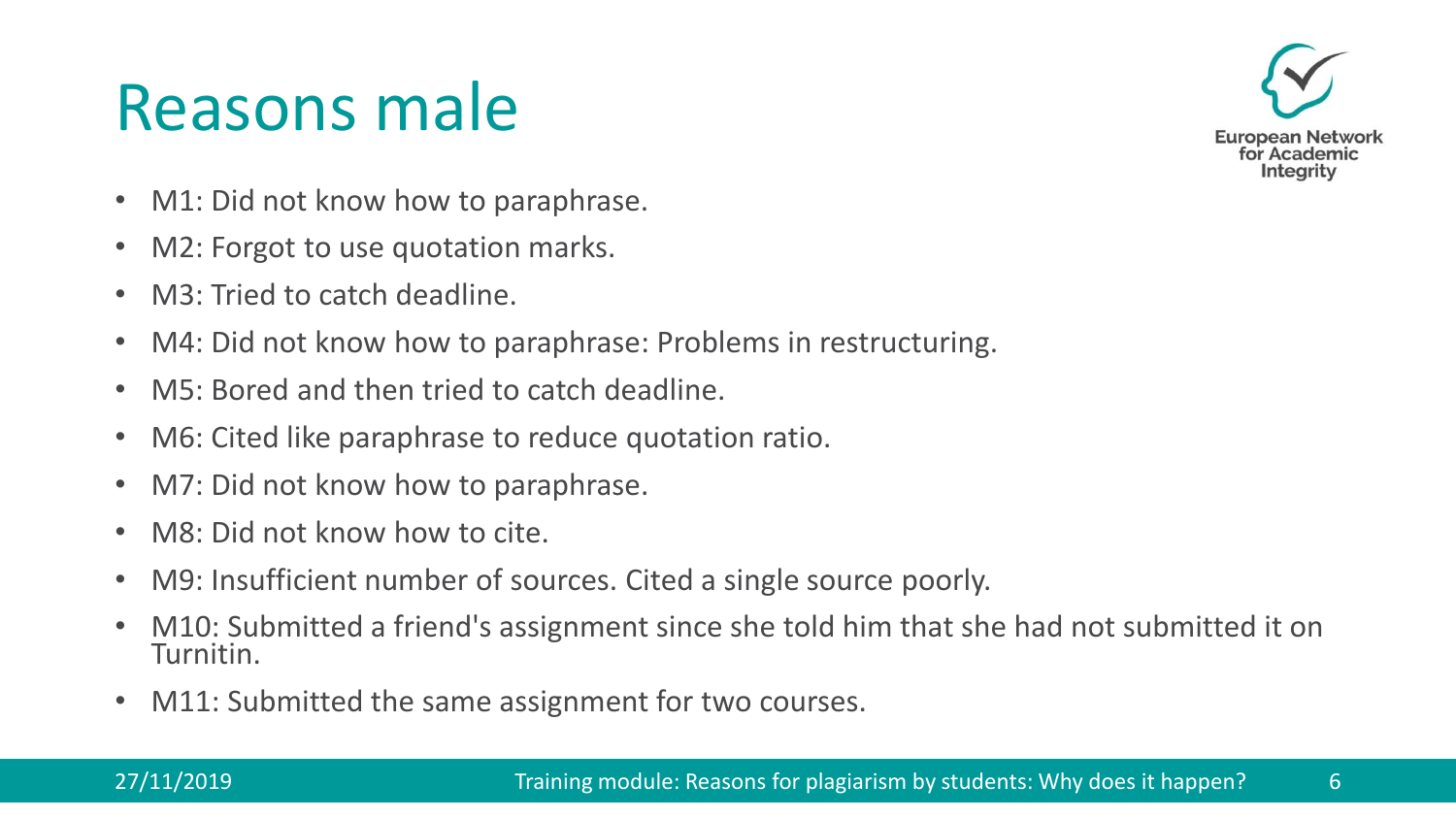# Findings: Female



- 17 plagiarism incidents
	- 1 accidental
	- 16 deliberate
- Female 9:

"I realized that attending tutorials helped me avoid plagiarism as I had the chance of directly asking to you [the lecturer] but I got bored towards the end of the semester and did not attend the tutorials. To finalize my paper I simply copied expressions from other sources."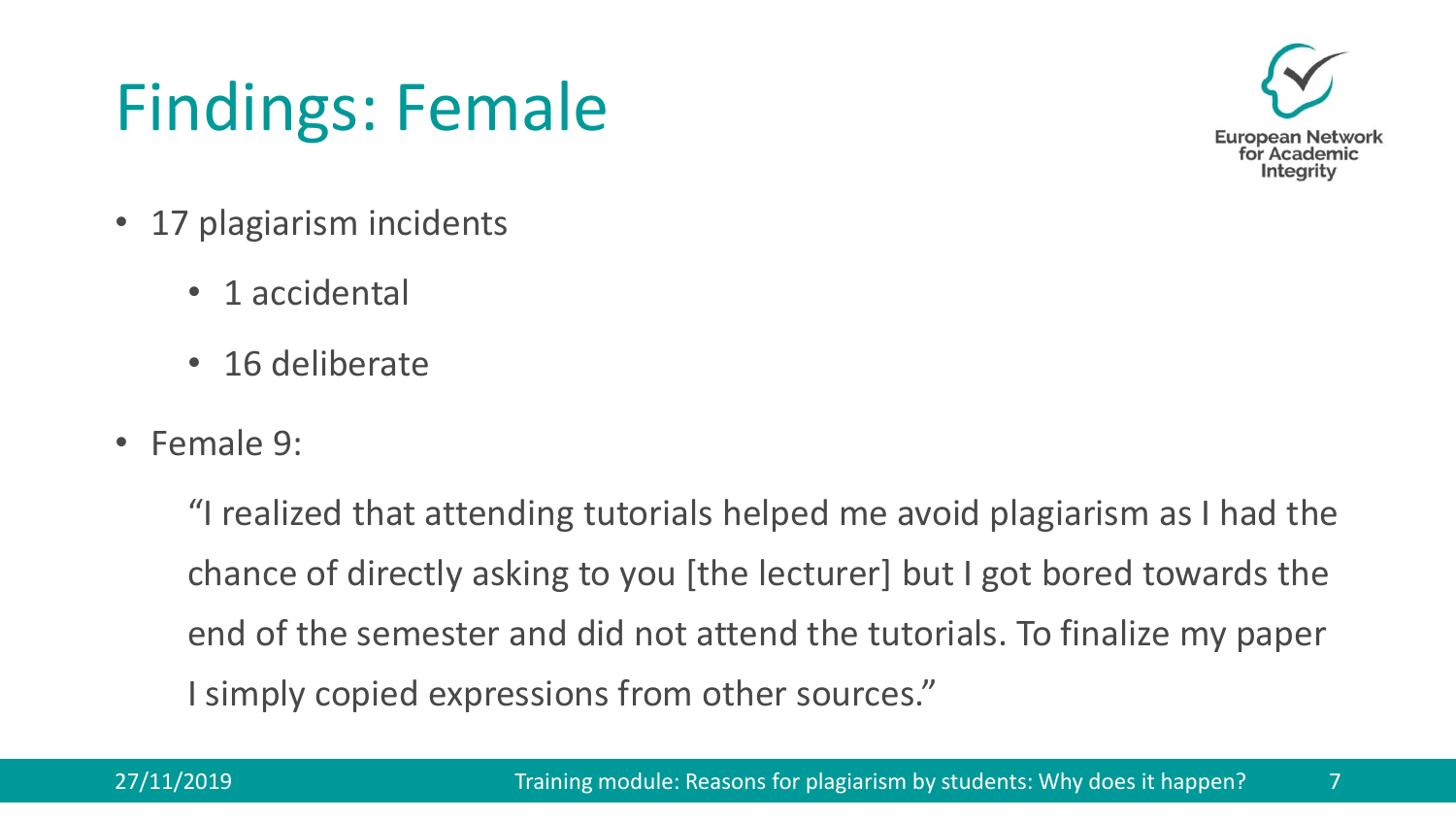## Reasons female

- F1: To catch deadline, borrowed some expressions from a friend.
- F2: Since it was difficult to paraphrase, she avoided paraphrasing.
- F3: Thought that mentioning the author would be enough to copy the sentence.
- F4: Bored and then tried to catch deadline.
- F5: Tried to catch deadline.
- F6: Did not how to paraphrase.
- F7: Tried to catch deadline.
- F8: Bored towards the end of the paper and did not paraphrase carefully.
- F9: Bored in some parts of the paper and did not paraphrase carefully. Non-attendance to tutors resulted in weak paraphrase.
- F10: Tried to avoid submitting a short paper and integrated weak paraphrased expressions.
- F11: Tried to avoid spoiling meaning in restructuring so only changed some words.
- F12: Non-attendance to tutors because of illness and then tried to catch the deadline.
- F13: Did not how to paraphrase.
- F14: Thought that mentioning the author would be enough to copy the sentence. Tried to avoid spoiling meaning in restructuring so only changed some words.
- F15: Did not how to paraphrase.
- F16: Tried to catch deadline.
- F17: Did not accept being interviewed.

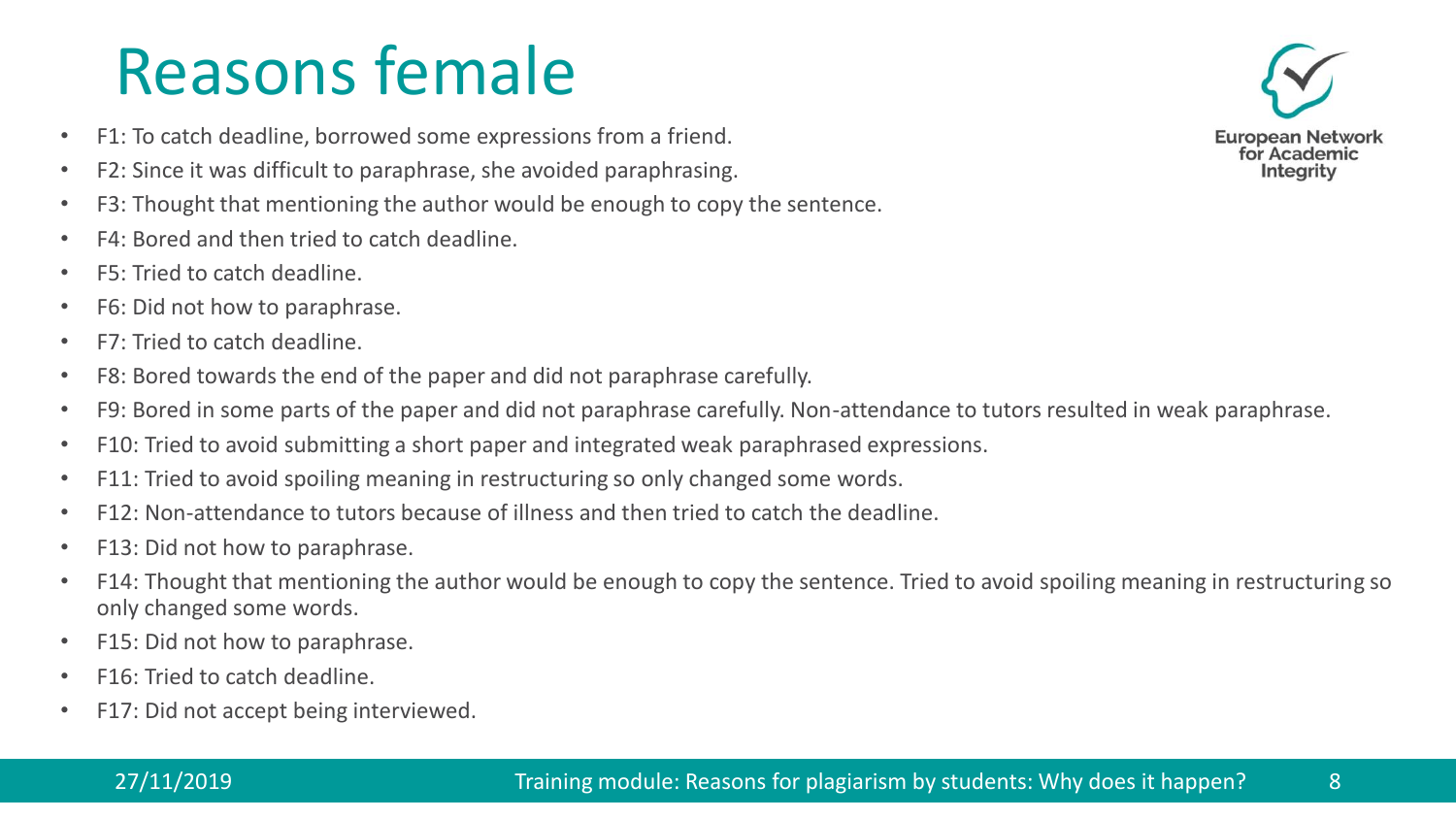## Some more evidence...



- Razı (2015a) conducted another study
	- to reveal the difficulties that students experience in academic writing
		- and compared students' self-reported difficulties with their actual problems (identified by Razı himself as the lecturer) in academic writing
- Students' difficulties did not match with their actual problems in academic writing.
- They were not aware of their actual problems and this made them prone to plagiarism.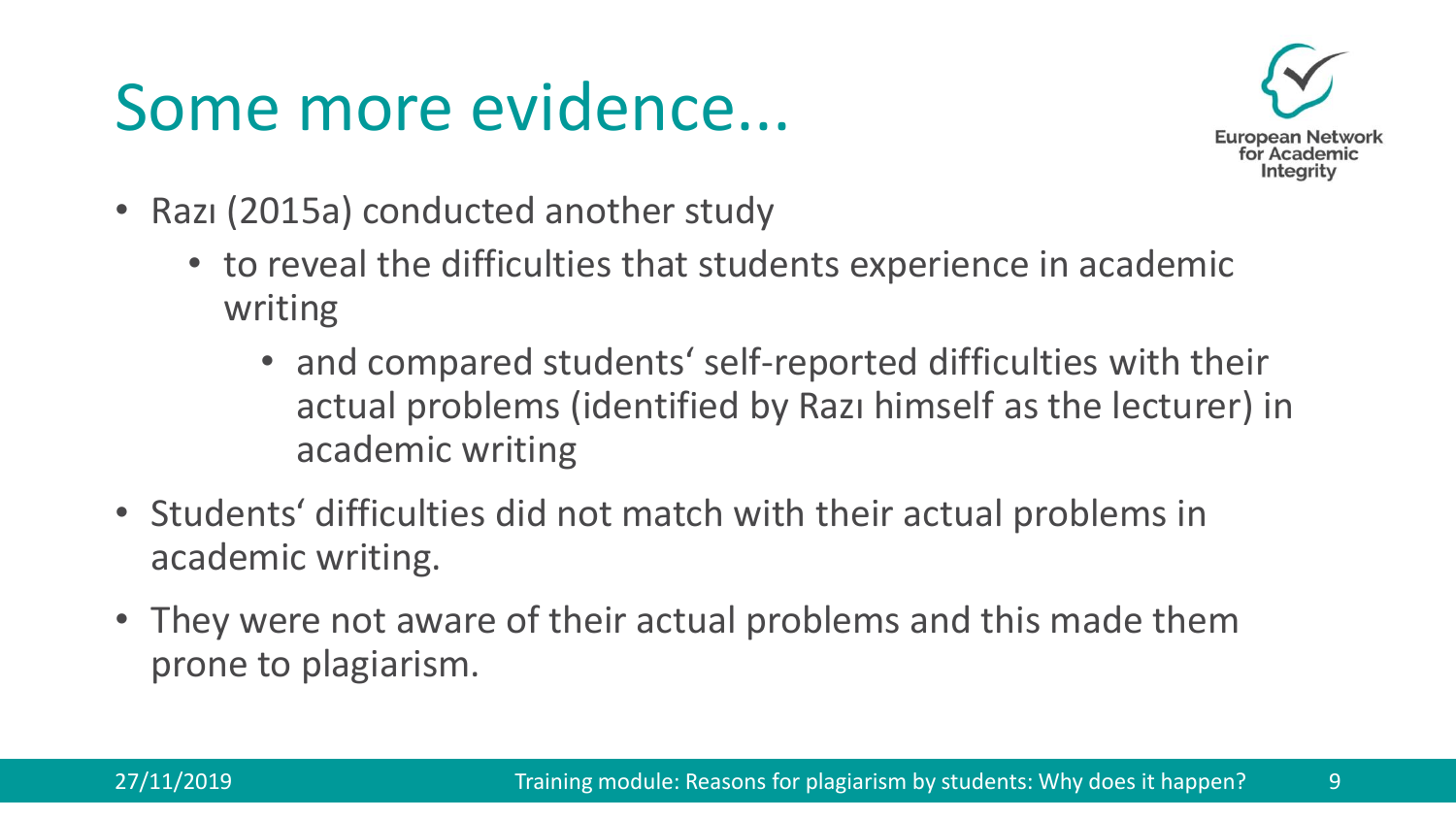#### Self-reported difficulties in academic writing (Razı, 2015a, p. 154)



**European Network** for Academic Integrity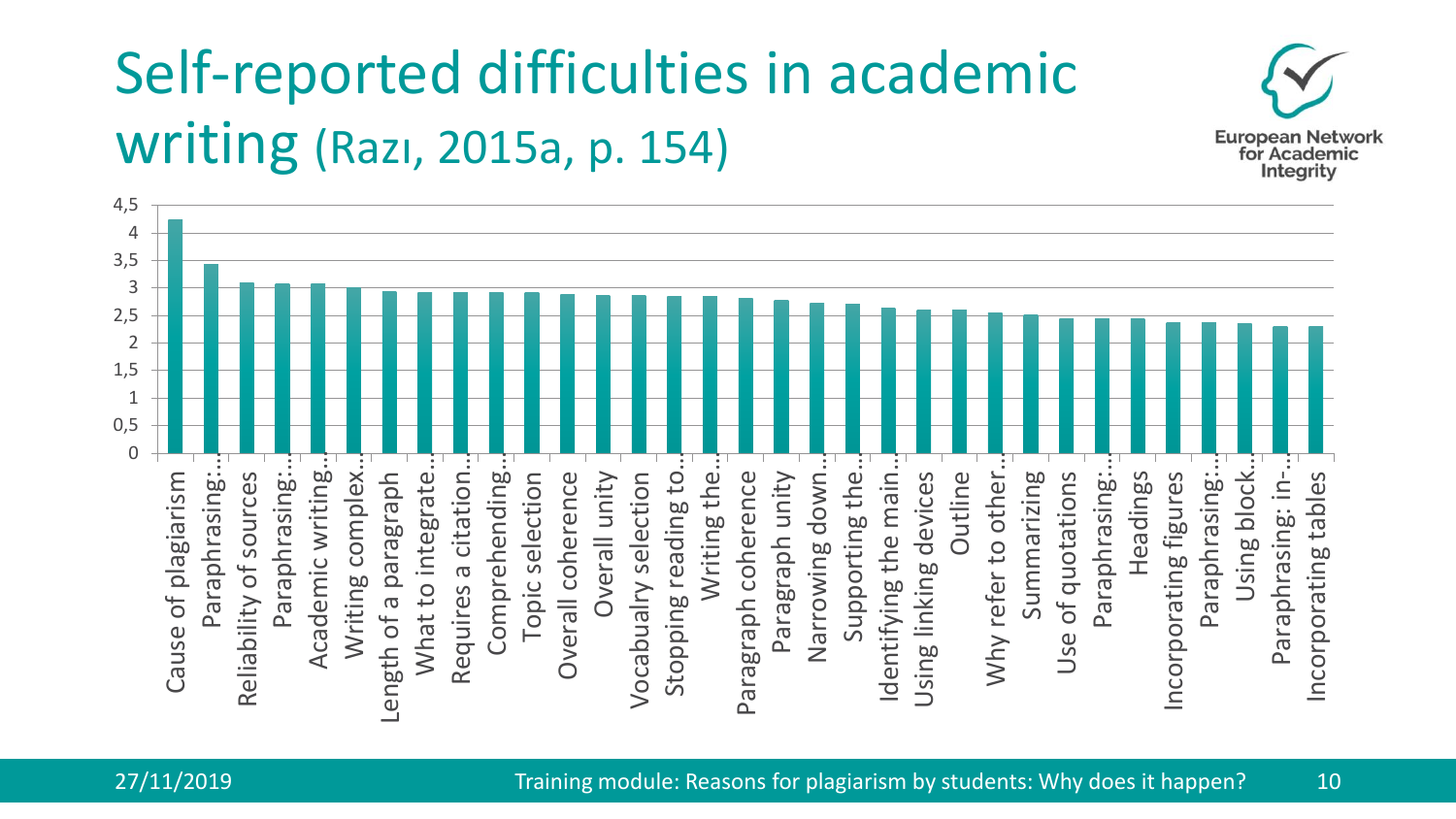#### Lecturer-reported actual achievement of students in academic writing (Razı, 2015a, p. 155)





**European Network** for Academic Integrity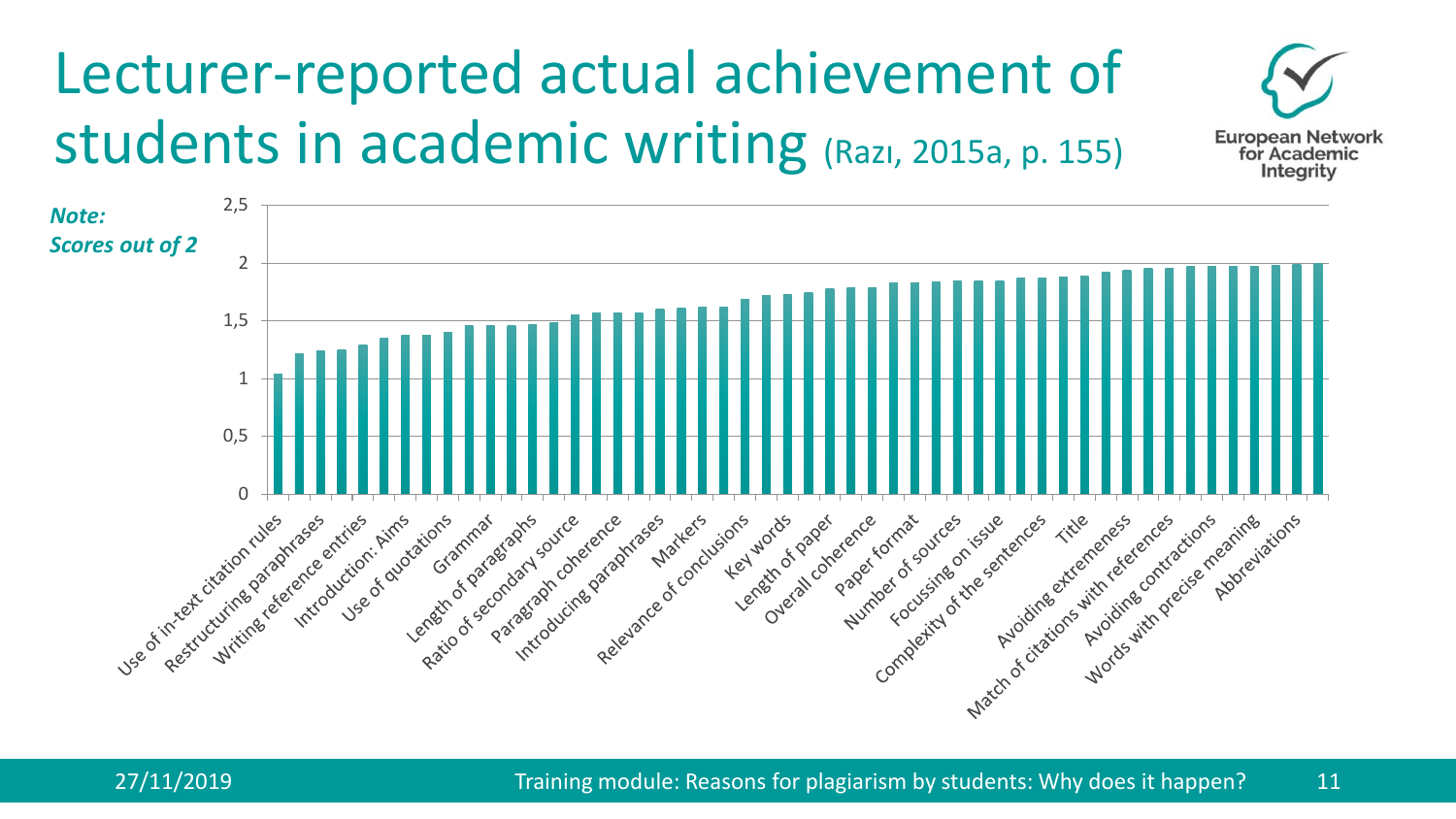#### How to encourage students to develop better academic writing skills and prevent from plagiarism?



- Benefit from anonymous multi-mediated writing model (Razı, 2017).
- The model encourages students to exchange peer feedback in order to overcome their writing problems.
- Each student paper is matched with three anonymous reviewers.
- Before assigning reviewers, students are divided into three subcategories, namely 'good', 'moderate' and 'weak' in accordance with their writing proficiency.
- Each student receives feedback from a good, moderate and weak peer and also provides direct feedback to a good, moderate and weak peer.
- Such feedback exchange ensures a balanced distribution of asymmetrical and symmetrical feedback.
- After students receive peer feedback, they revise and resubmit their papers.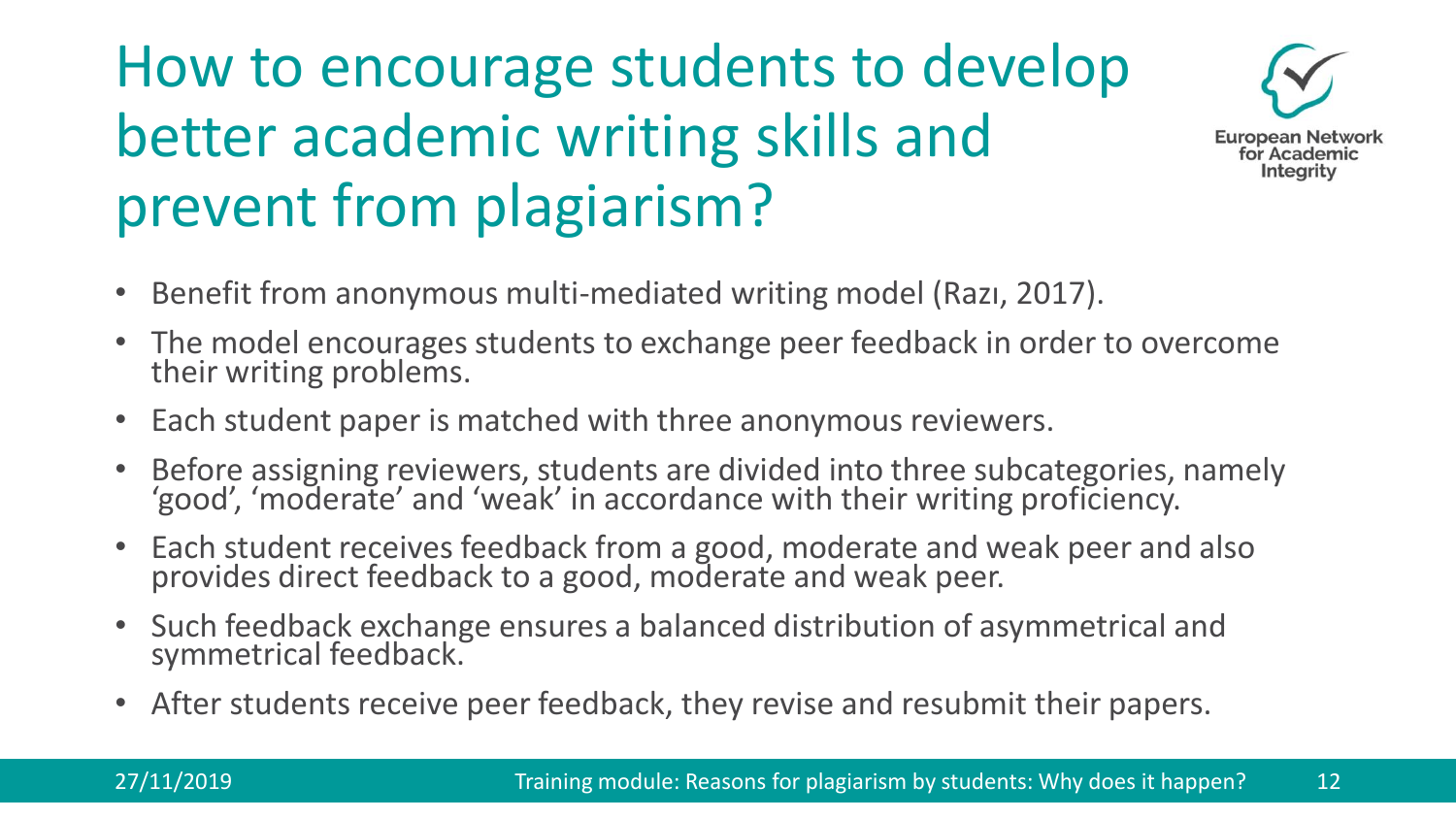#### Feedback exchange in anonymous multimediated writing model (Razı, 2017, p. 32)





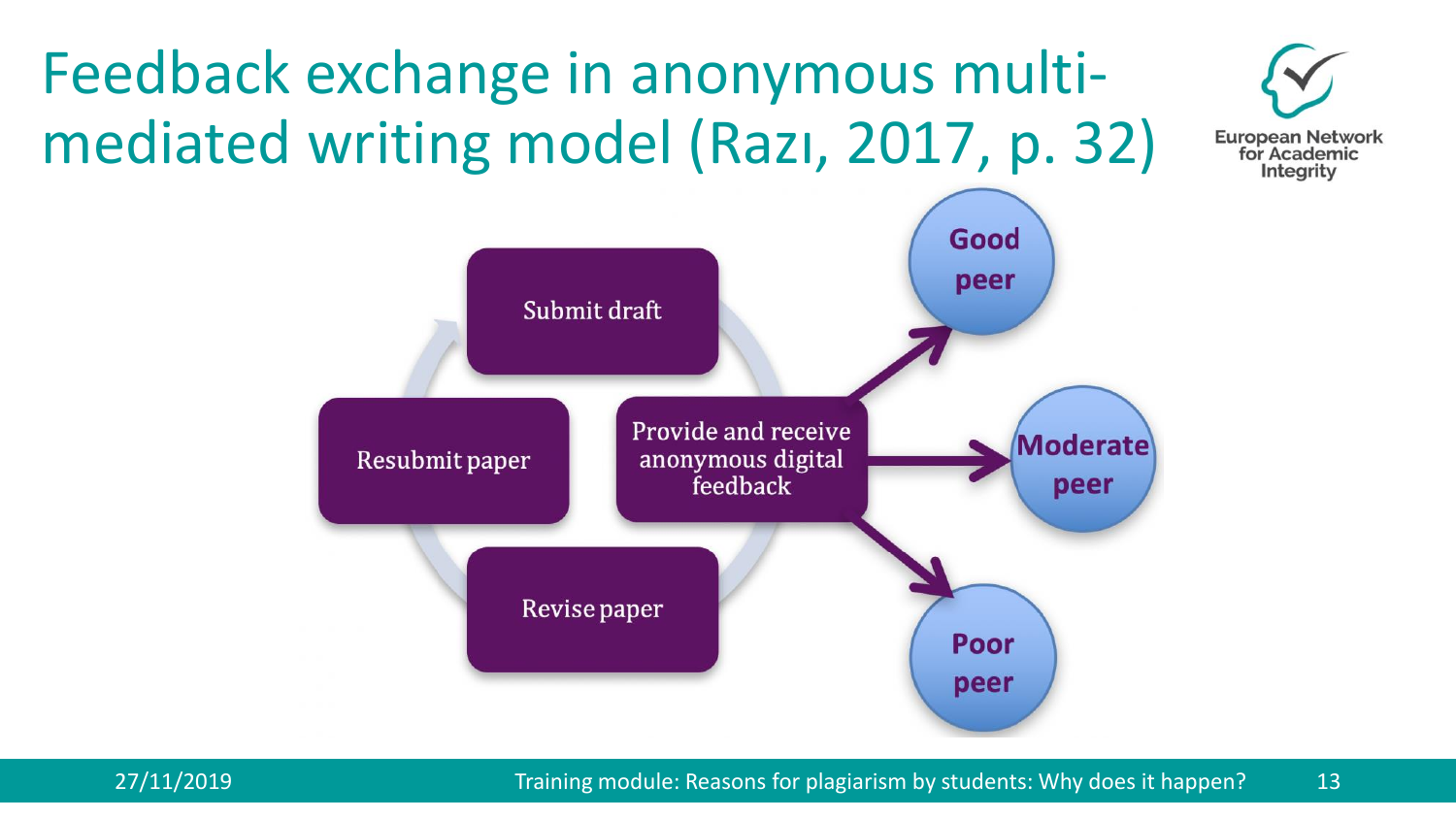## **Conclusion**



- Students might have a variety of reasons to plagiarize.
- Take first-year undergraduates' inexperience into consideration.
- Writing in a second/foreign language may increase the risks plagiarising due to lack of insufficient language proficiency.
- Anonymous multi-mediated writing model reduces plagiarism incidents by helping students to develop metacognitive skills and become autonomous learners.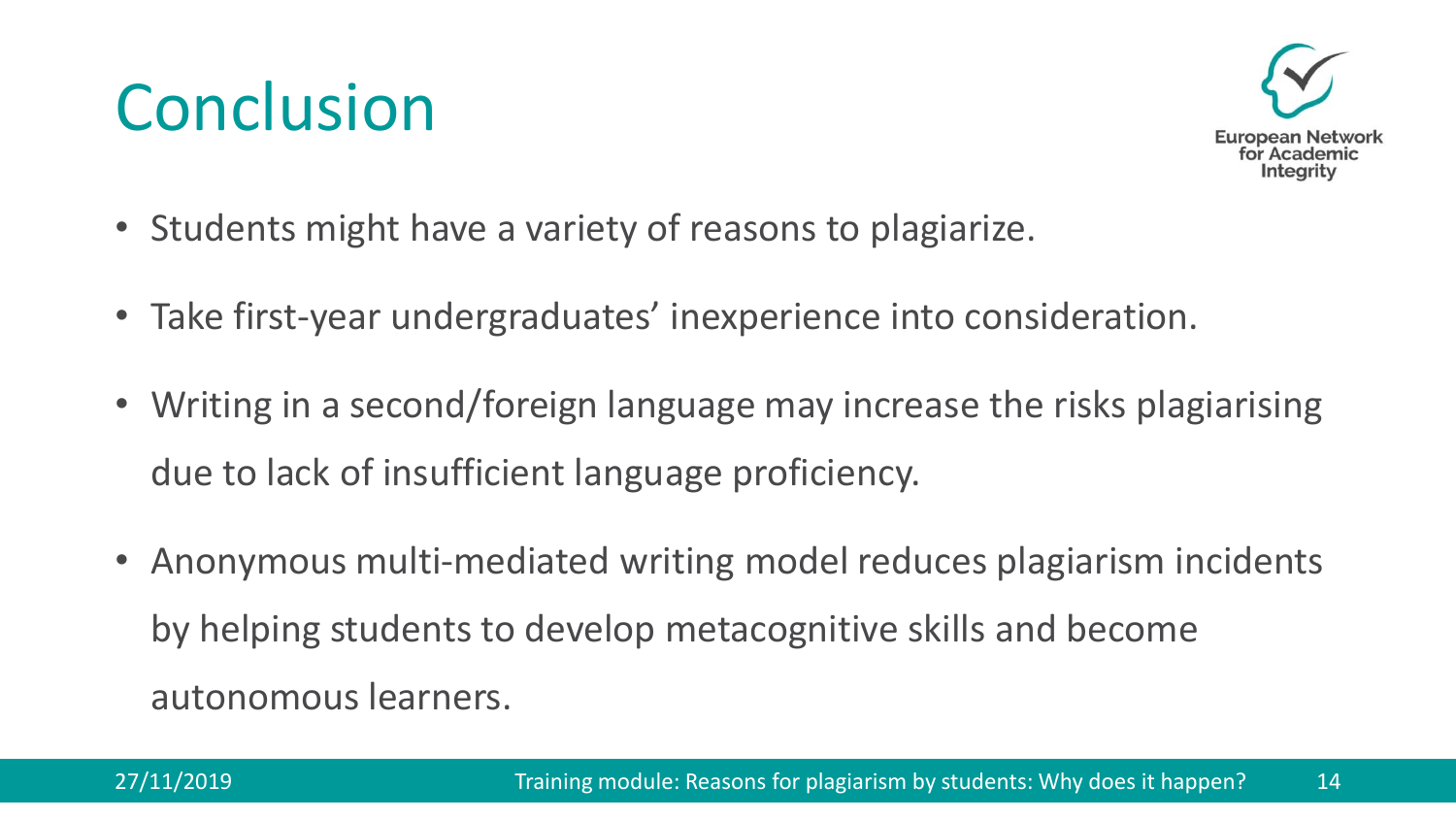# Acknowledgement & references



- Razı, S. (2015a). Cross-checked problems in undergraduate academic writing. K. Dikilitaş, R. Smith, & W. Trotman (Eds.), *Teacher-researchers in action* (pp. 147-161). Kent, UK: IATEFL.
- Razı, S. (2015b). *Reasons of plagiarism in undergraduate academic writing and benefiting from Turnitin.* Paper presented at the International conference plagiarism across Europe and beyond 2015, 10- 12 June, Brno, Czech Republic.
- Razı, S. (2017). Anonymous multi-mediated writing model: Peer feedback exchange in EAP. In D. Köksal (Ed.), *Researching ELT: Classroom methodology and beyond* (pp. 29-42). Frankfurt: Peter Lang.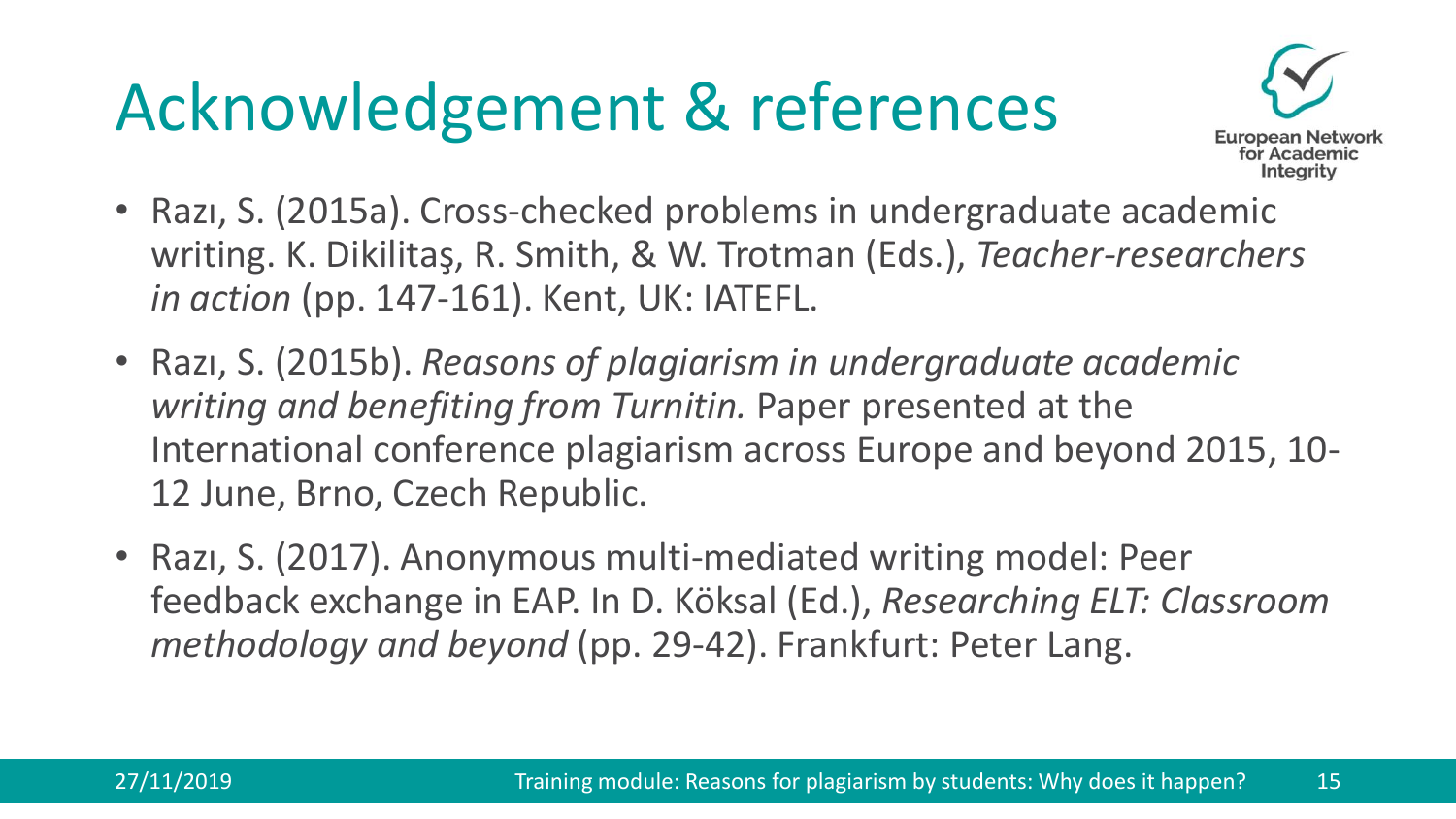## Author & contact information



• Salim Razı ([salimrazi@comu.edu.tr, salimrazi@gmail.com](mailto:salimrazi@gmail.com)))